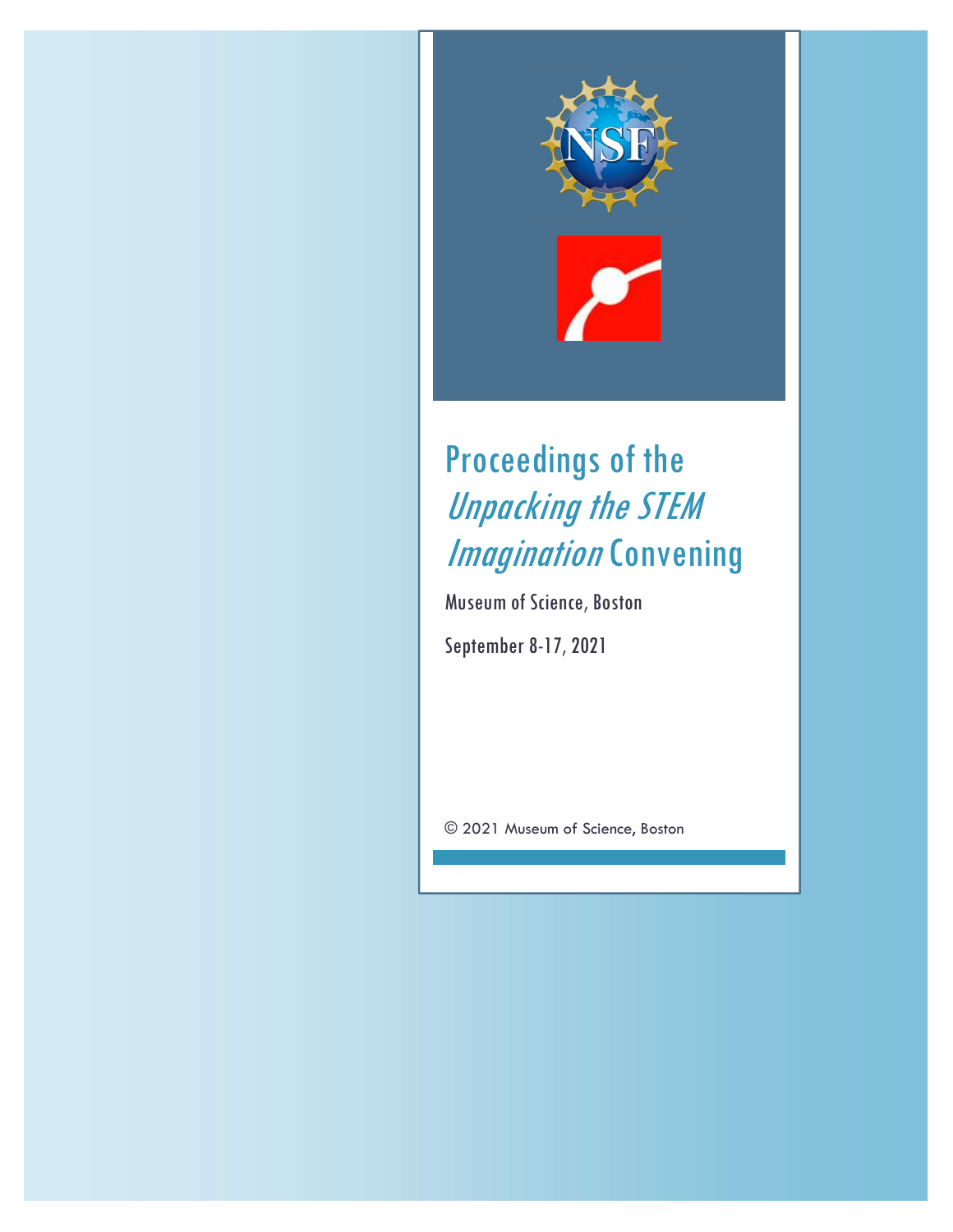## About the Unpacking the STEM Imagination Convening

The Museum of Science, Boston received funding from the National Science Foundation to carry out a conference grant exploring connections between research and practice at the intersections of imagination, STEM (science, technology, engineering, and mathematics), and ISE (informal STEM education). A series of virtual convening events were held from September 8-17, 2021. The proceedings of these events are documented in this report to summarize the content of the convening activities as they were implemented, provide references and citations for the content delivered, and acknowledge the contributions and participation of the convening attendees and collaborators.

This document only reports the content and structure of the convening events. Results of the team's research and a description of findings emergent from participant discussion and convening artifacts will be reported in 2022 and shared on informalscience.org.

#### Suggested Citation (APA 7<sup>th</sup> Edition)

Museum of Science. (2021, September 8-17). Proceedings of the Unpacking the STEM Imagination Convening. Museum of Science, Boston, MA, United States.

Note: Suggested citations for individual panel presentations and workshops are included in their respective descriptions within these proceedings.

This material was developed by the Museum of Science, Boston, with support from the National Science Foundation under Award #DRL-1906899. Any opinions, findings, and conclusions or recommendations expressed in this material are those of the author(s) and do not necessarily reflect the views of the Foundation.

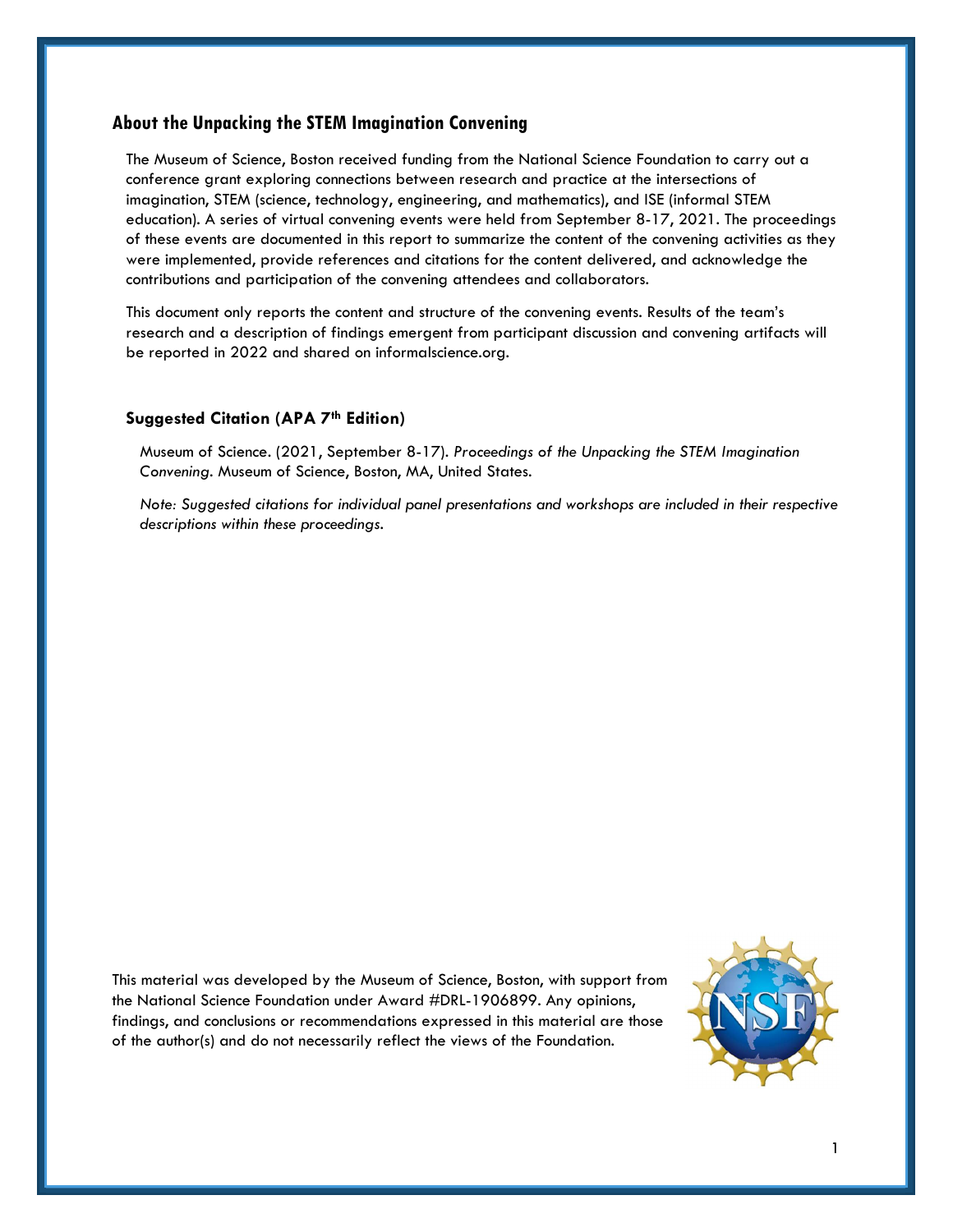## Acknowledgments

#### Core Project Team Members

Becki Kipling (PI) Sarah May (Co-PI) Christine Reich (Co-PI) Katie Baur Rachel Fyler Jessica Ghelichi

## Research Team Members

Marvin Fung Sonya Harvey-Justiniano Maxwell Kornbluth Rachel Kupferman Cara Murphy Arianna Schifman Lia Reznik Youngseo Yi

## Project Advisors

Baptiste Barbot Helen Hadani Paul Harris Jeremy Hoffman Gillian Judson Michelle Kortenaar Stacey Mann Dale McCreedy Rae Ostman Billy Spitzer Karen Wilkinson

#### Special Thanks

Ann Atwood Sara Benson Liz Kunz Kollmann Christine Gentry Megan Gregory Alex Lussenhop Katharina Marino Alana Parkes Tim Porter Nick Scotti Jeremy Simon

External Evaluator Amanda Krantz, Randi Korn & Associates

External Multimedia Production Janna Doherty, STEMSpark

#### Asynchronous Participants

Alondra Bobadilla Dilara Bahadir Talya Borisy Khushi Chauhan Ella Foulkes Linda Kebichi Maxwell Kornbluth Rachel Kupferman Eric Lee Cara Murphy Youngseo Yi

## Panel Participants

Raising the Imagination (September 8, 2021) Ashanti Davis Dr. Brendan Gaesser Dr. Helen Hadani (moderator) Dr. Gus Halwani

#### Imagination and STEM Futures (September 9, 2021)

Dr. Christina Agapakis Dr. Jill Becker Dr. Christine Reich (moderator) Rev. Mariama White-Hammond

#### Cultivating Contexts for Imaginative Thinking in STEM (September 13, 2021)

Dr. Gillian Judson Sonya Pryor-Jones Dr. Cary Supalo Aysha Upchurch (moderator)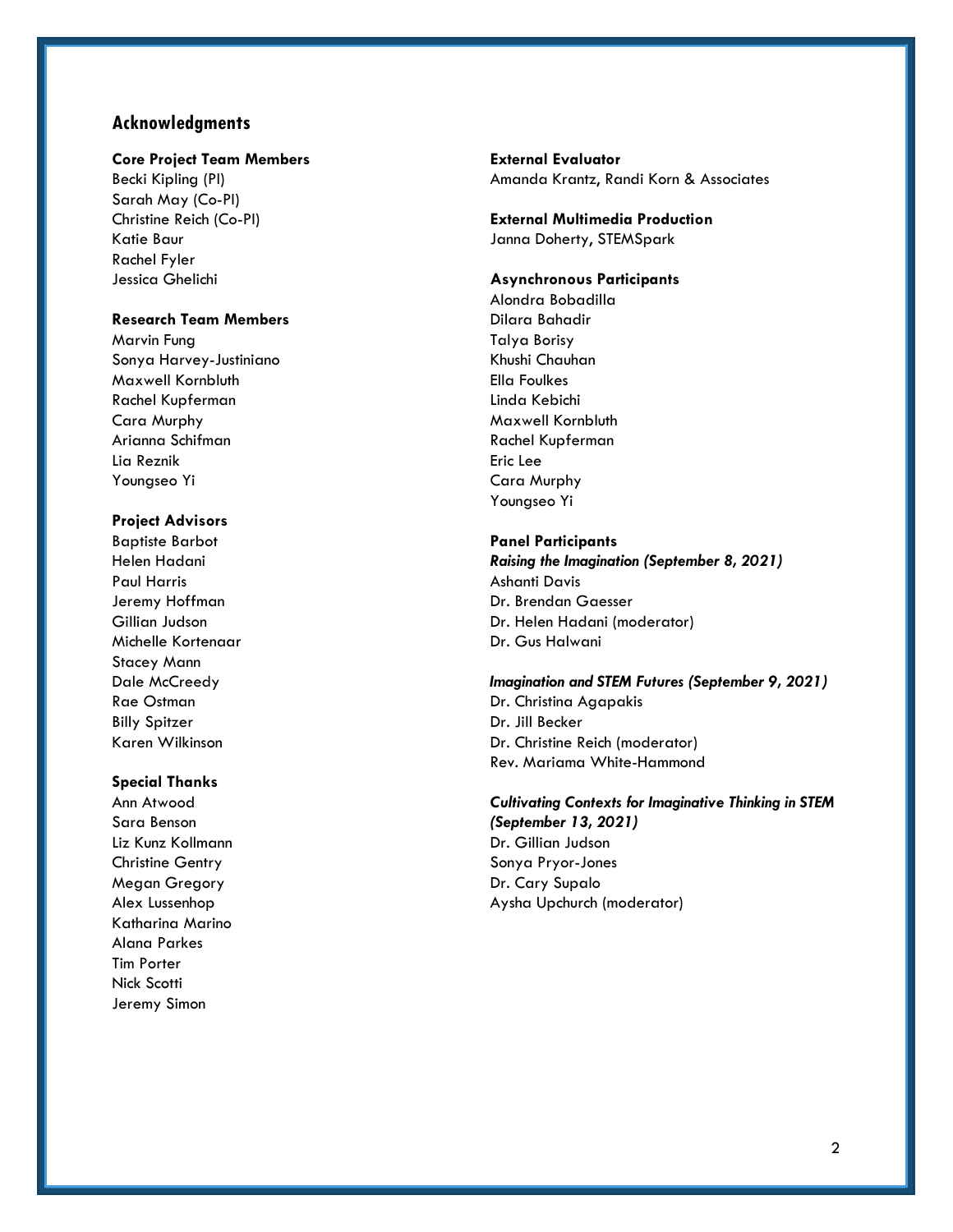## Workshop Participants

Mike Adams Lydia Beall Larry Bell John Bello Marta Biarnes Pablo Brenes Coto Mary Brooks Monica Clark Janna Doherty Glenn Ellis Jonathan Fanning Brendan Gaesser Amanda Glover Preeti Gupta Helen Hadani Paul Harris Lauren Holley Sharon Horrigan

Mike Horvath Isabel Huff Gillian Judson Dorian Juncewicz Liz Kunz Kollmann Michelle Kortenaar Dani LeBlanc Clifford Lee Leilah Lyons Stacey Mann Dale McCreedy Shannon Mersand James Monroe Patricia Montaño Rebecca Null Rae Ostman Alana Parkes Tim Porter

Lucinda Presley Stacey Prinzing Sonya Pryor-Jones Dione Rossiter Kalie Sacco Mia Shaw David Sittenfeld Billy Spitzer Jami Spriggs Lauren Taylor Aysha Upchurch Kristen Vogt Veggeberg Deena Weisberg Karen Wilkinson Sarah Winters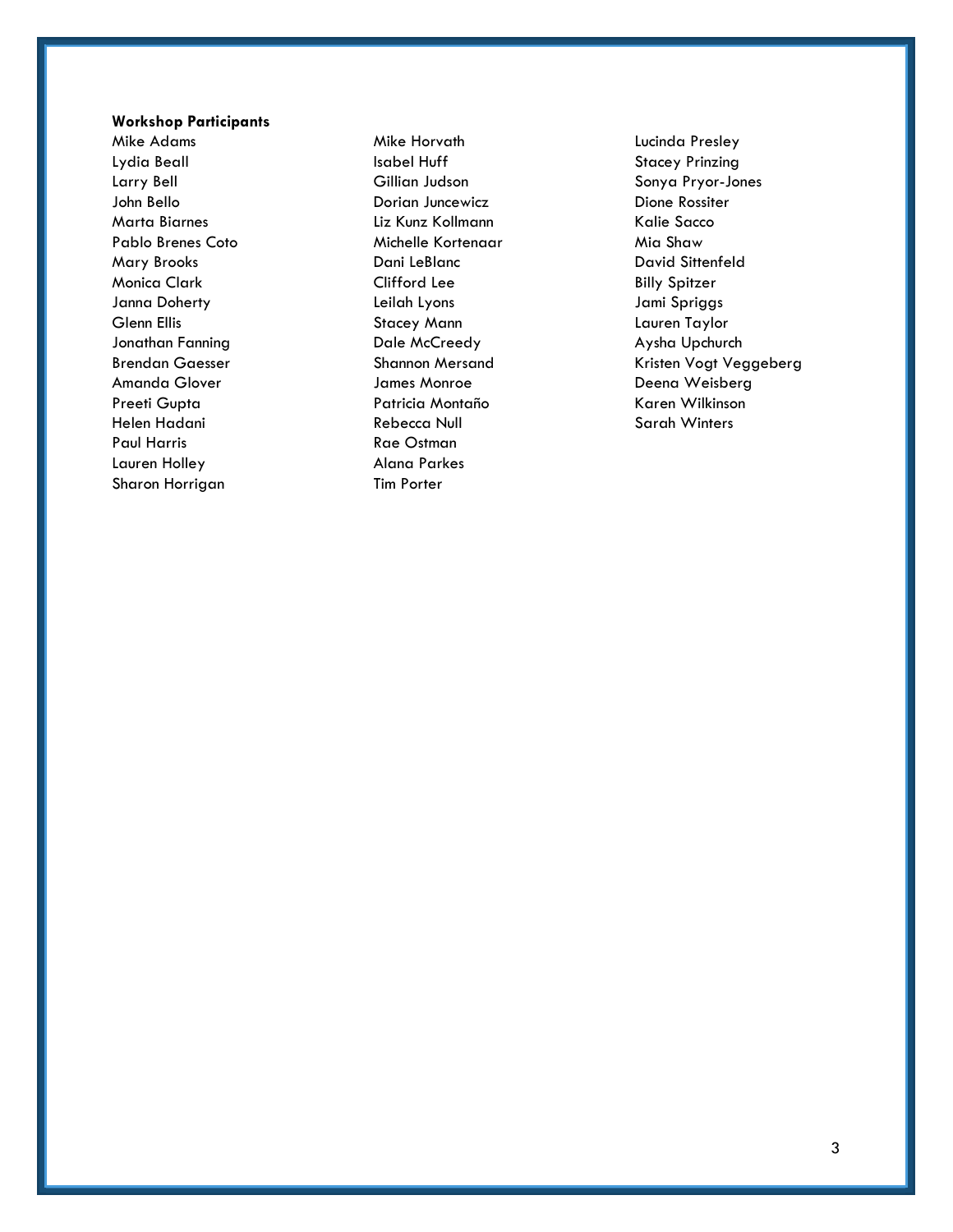# Unpacking the STEM Imagination: Agenda Overview

## Wednesday, September 8, 2021

12:30 – 1:45pm ET: Panel 1: Raising the Imagination

3:00 – 5:00pm ET: Workshop 1: Unearthing the STEM Imagination

### Thursday, September 9, 2021

5:30 – 6:45pm ET: Panel 2: Imagination and STEM Futures

#### Friday, September 10, 2021

1:00 – 3:00pm ET: Workshop 2: Positioning Imagination in STEM Practice and STEM Education

#### Monday, September 13, 2021

3:30 – 4:45pm ET: Panel 3: Cultivating Contexts for Imaginative Thinking in STEM

#### Wednesday, September 15, 2021

2:00 – 4:00pm ET: Workshop 3: Creating Conditions for Imaginative Engagement with STEM

## Friday, September 17, 2021

1:00 – 3:00pm ET: Workshop 4: Framing a More Imaginative Future for ISE Research and Practice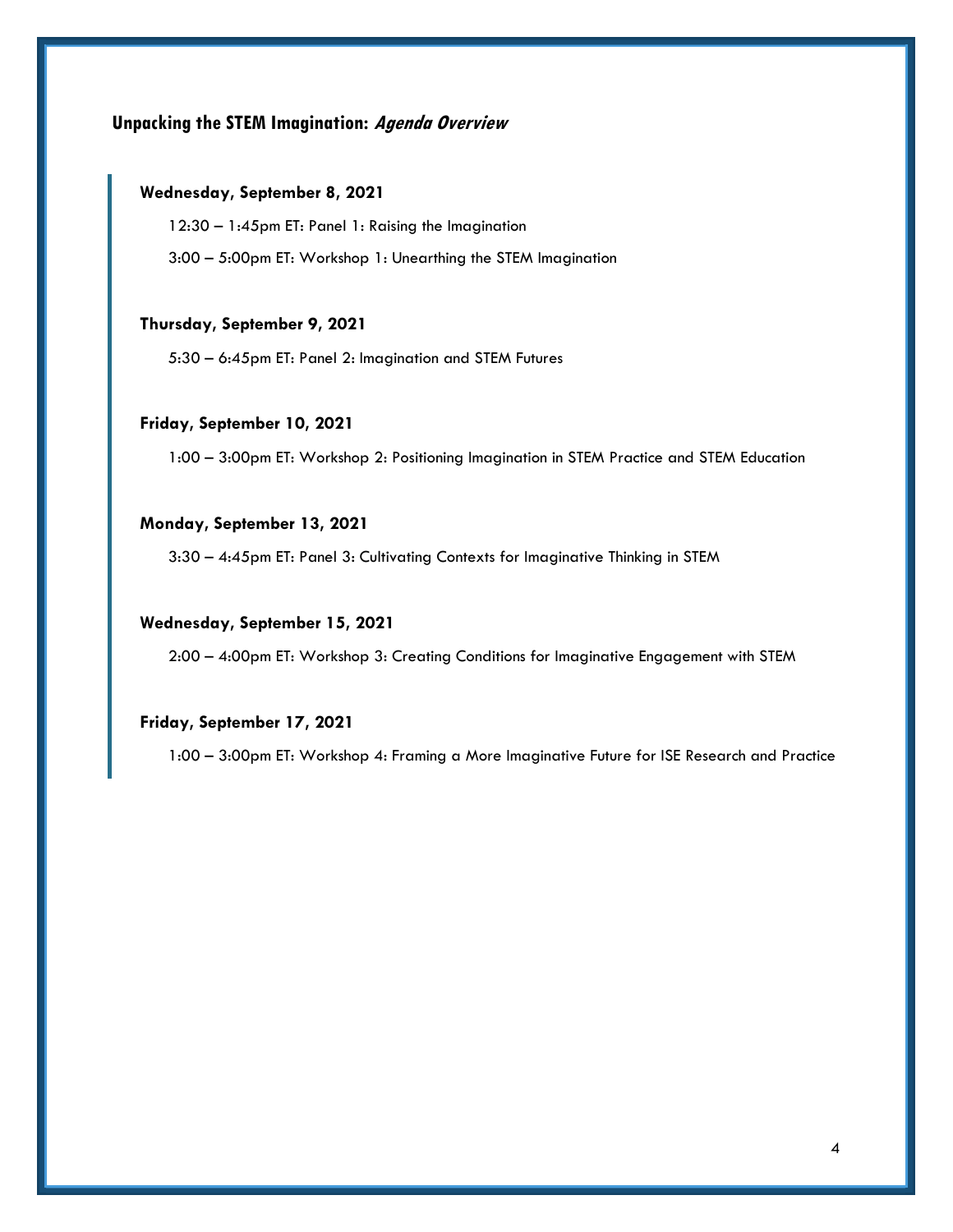# Unpacking the STEM Imagination: Panel Event Details

## Raising the Imagination

## Wednesday, September 8<sup>th</sup> 12:30-1:45pm ET (9:30-10:45am PT)

Imagination is a resource. How we tap or temper that resource at different points in life can have critical consequences for the ways we think about our world, each other, and ourselves. In this panel discussion, professionals with expertise in human development, museum exhibit design, and STEAM education shared perspectives on how imaginative ways of thinking can be elevated across the life span.

Featuring:

- Dr. Helen Hadani (Moderator), Fellow, Brookings Institution
- Ashanti Davis, Exhibition Manager, Fleet Science Center
- Dr. Brendan Gaesser, Assistant Professor of Psychology, University at Albany
- Dr. Gus Halwani, Vice President of STEAM & Innovation, The Possible Project

## Suggested Citation (APA 7th Edition)

Davis, A., Gaesser, B., Hadani, H., & Halwani, G. (2021, September 8). Raising the imagination [Panel discussion]. Unpacking the STEM Imagination Convening, Museum of Science, Boston, MA, United States. https://youtu.be/l4nHM36QEmo

## Imagination and STEM Futures

## Thursday, September  $9^{th}$  5:30-6:45pm ET (2:30-3:45pm PT)

STEM leaders and practitioners activate their imaginations in critical ways when solving problems and innovating towards new possibilities. In this panel, thought leaders who leverage STEM as part of their work shared perspectives on the role imaginative thinking can play in creating the future we want to realize.

Featuring:

- Dr. Christine Reich (Moderator), Chief Learning Officer, Museum of Science, Boston
- Dr. Christina Agapakis, Creative Director, Ginkgo Bioworks
- Dr. Jill Becker, Chief Executive Officer, Kebotix
- Rev. Mariama White-Hammond, Chief of Environment, Energy, and Open Spaces, City of Boston

## Suggested Citation (APA 7th Edition)

Agapakis, C., Becker, J., Reich, C., & White-Hammond, M. (2021, September 9). Imagination and STEM futures [Panel discussion]. Unpacking the STEM Imagination Convening, Museum of Science, Boston, MA, United States.

Note: A recording for this session is unavailable.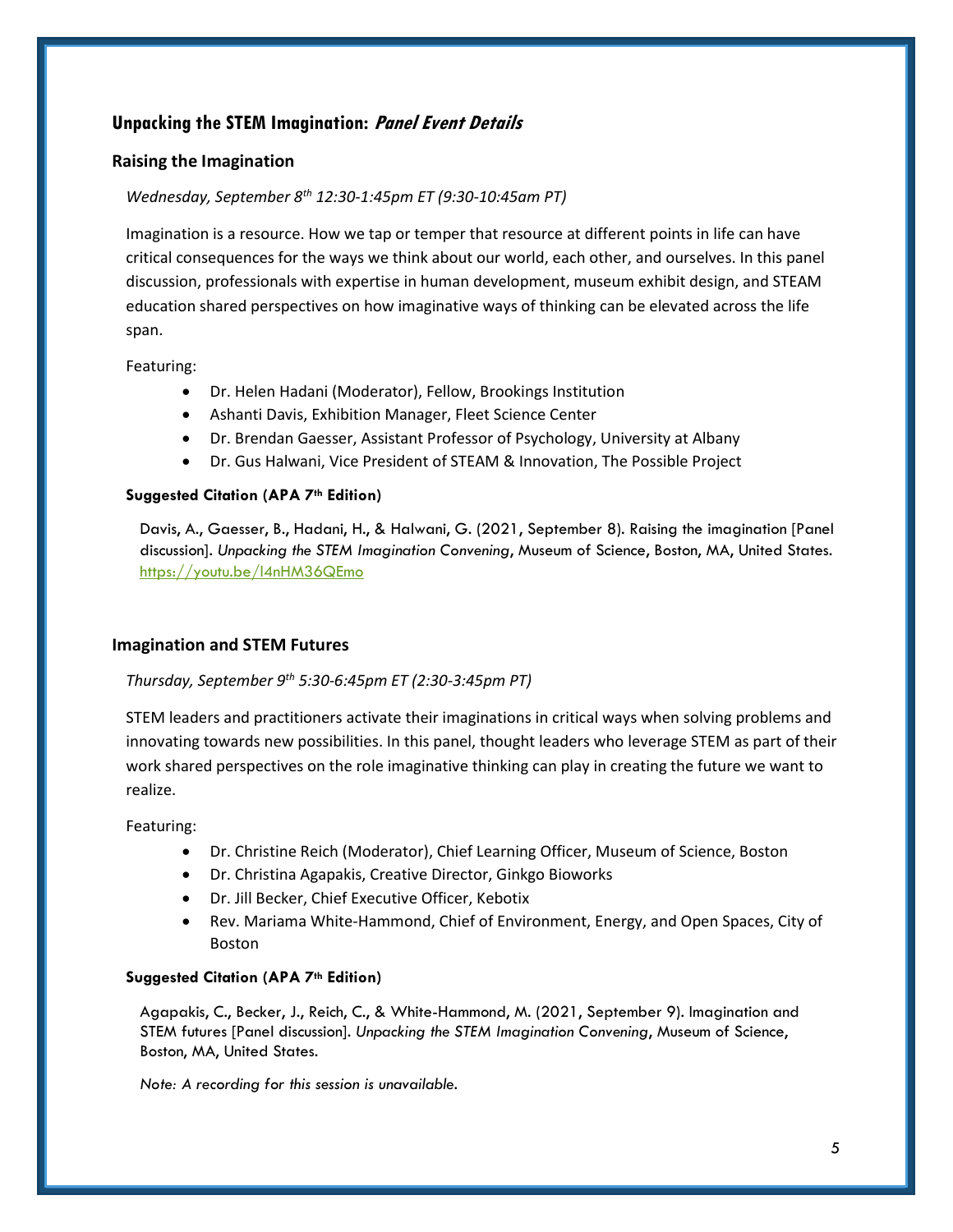## Cultivating Contexts for Imaginative Thinking in STEM

## Monday, September 13<sup>th</sup> 3:30-4:45pm ET (12:30-1:45pm PT)

What conditions best support imaginative ways of thinking to take root? In this panel, experts on educational leadership, inclusion and access in STEM, and community-centered STEM education discussed how we can craft learning environments to enrich the imaginative potential for all learners.

Featuring:

- Aysha Upchurch (Moderator), Dancing Diplomat and Lecturer on Education, Harvard Graduate School of Education
- Dr. Gillian Judson, Assistant Professor in the Faculty of Education, Simon Fraser University
- Sonya Pryor-Jones, Chief Implementation Officer, Fab Foundation and Founder, Fab House
- Dr. Cary Supalo, Research Developer, Educational Testing Service

## Suggested Citation (APA 7th Edition)

Judson, G., Pryor-Jones, S., Supalo, C. & Upchurch, A. (2021, September 13). Cultivating contexts for imaginative thinking in STEM [Panel discussion]. Unpacking the STEM Imagination Convening, Museum of Science, Boston, MA, United States. https://youtu.be/2q37QX\_pnw0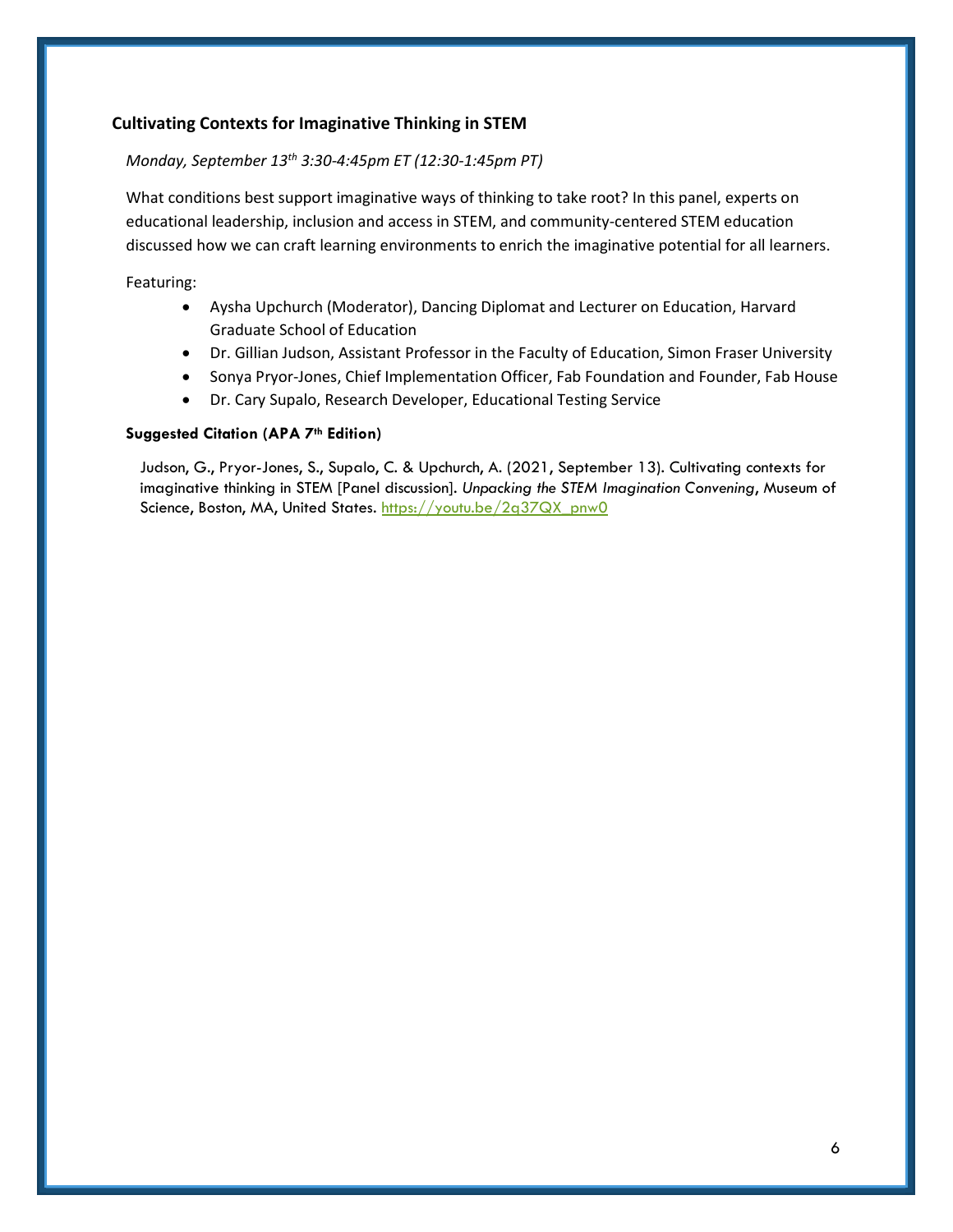## Unpacking the STEM Imagination: Workshop Event Details

#### Unearthing the STEM Imagination (Workshop 1)

#### Wednesday, September 8, 3:00-5:00pm ET

This workshop addressed definitions of imagination and imaginative ways of thinking, seeking to connect these ideas to both the practice of STEM itself and to the achievement of informal STEM education (ISE) goals. Participants considered the role imagination plays in STEM practice, and the intersecting relationships between imaginative ways of thinking, the design of learning experiences, and ISE outcomes.

#### Agenda

Warm-up: Participants introduced themselves in the chat, and then responded to the prompt, "What are the first words that come to mind for you when you hear the word 'imagination'?" in a Google Form. Responses were used to generate a word cloud.

Literature Review Deep Dive: Sarah May presented a brief overview of the literature review process, and described preliminary results focusing on definitions of imagination and imaginative ways of thinking.

STEM, STEAM, and ISE Skills, Ways of Thinking, and Outcomes Deep Dive: Becki Kipling presented an overview of established STEM and STEAM skills and ways of thinking, drawing from Next Generation Science Standards - Science and Engineering Practices, Common Core Math Practices, American Association for the Advancement of Science's Benchmarks for Science Literacy, and STEAM Habits of Mind (various sources). She then presented constructs, practices, goals, and outcomes established in informal science education resources, including Learning Science in Informal Environments, the Center for the Advancement of Informal Science Education, and NSF's Advancing Informal Science Learning (AISL) program goals.

Small-group Work: In small groups, facilitators led a mapping activity in Google Slides through which participants identified STEM and ISE skills, ways of thinking, and outcomes most relevant to their own work, and mapped them to imaginative ways of thinking preliminarily identified in the research team's literature review. Discussion focused on themes emergent among participant connections, and what these themes might say about the role of imagination in STEM, STEAM, and ISE.

Large-group Review and Share-out: In the large group, participants from each small group shared some of the themes discussed, and new insights and questions that emerged from these conversations.

#### Links to recordings associated with this workshop

- Methods Moment: Literature Review: https://youtu.be/qAValFriHGE
- Definitions and Imaginative Ways of Thinking: https://youtu.be/O\_6TS-sk3q8

#### Suggested Citation (APA 7th Edition)

Kipling, R. & May, S. (2021, September 8). Unearthing the STEM imagination [Workshop]. Unpacking the STEM Imagination Convening, Museum of Science, Boston, MA, United States.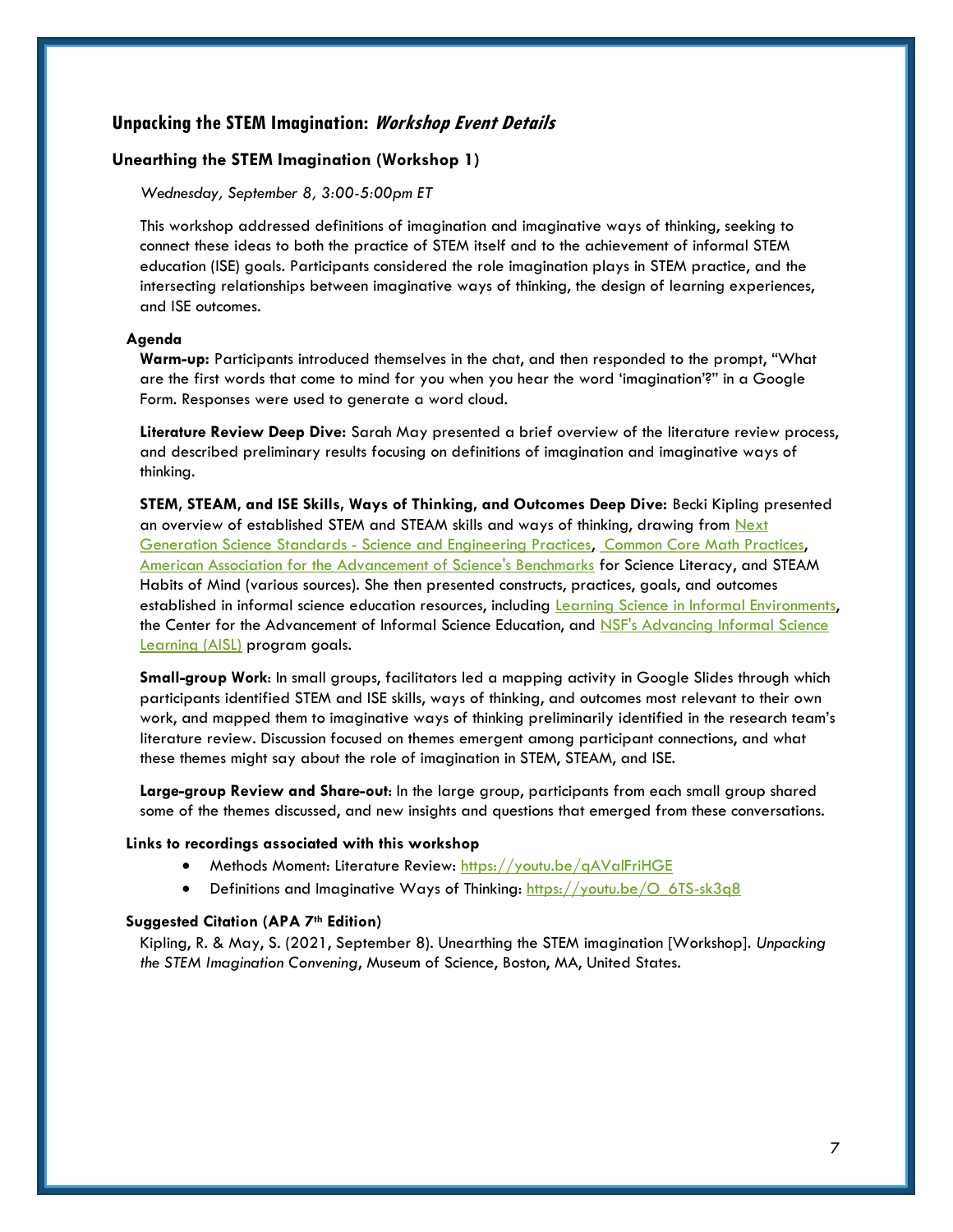#### Positioning Imagination in STEM Practice and STEM Education (Workshop 2)

#### Friday, September 10, 1:00-3:00pm ET

This workshop built shared knowledge about the role of imagination in STEM practice and STEM education, considering interdisciplinary perspectives on the value of imagination in STEM endeavors. Participants explored case studies of imagination-infused projects from various informal STEM education contexts, considered how their own projects and perspectives are situated within this landscape, and explored with others how to push the boundaries of current work to address imagination in new ways.

#### Agenda

Warm-up: Attendees participated in a Zoom ice-breaker to learn more about "who's in the room." Starting with all cameras off, a facilitator prompted participants to turn their cameras on if certain roles or titles applied to them (e.g., researchers, educators, experience designers).

Re-cap: Sarah May briefly reviewed the definitions of imagination and imaginative ways of thinking presented in Workshop #1.

Literature Review and Professional Perspectives Deep Dive: Sarah May presented findings from the literature review describing how imagination is positioned in relation to STEM across literature reviewed. Participant videos and results from the professional perspectives survey were presented to further illustrate the varied roles imagination plays in STEM practice and STEM education.

Small-group Work: In small groups, a facilitator guided participants through a project documentation activity in Google Sheets, in which participants responded to prompts about a project of their choosing. Data entered into the Sheet was automatically aggregated at the small- and large-group level, and discussion focused on observations and insights about the ways imagination was positioned across projects, and on emergent questions that arose in response to exploring this landscape.

Large-group Review and Share-out: Participants from each group shared top themes and questions that emerged in small-group discussions.

#### Links to recordings associated with this workshop

- **Methods Moment: Professional Perspectives Survey: https://youtu.be/EAMWSFEgHsM**
- Positioning Imagination in STEM Practice and STEM Education: https://youtu.be/HN9\_Sn-JWFU

#### Suggested Citation (APA 7<sup>th</sup> Edition)

May, S. (2021, September 10). Positioning imagination in STEM practice and STEM education [Workshop]. Unpacking the STEM Imagination Convening, Museum of Science, Boston, MA, United States.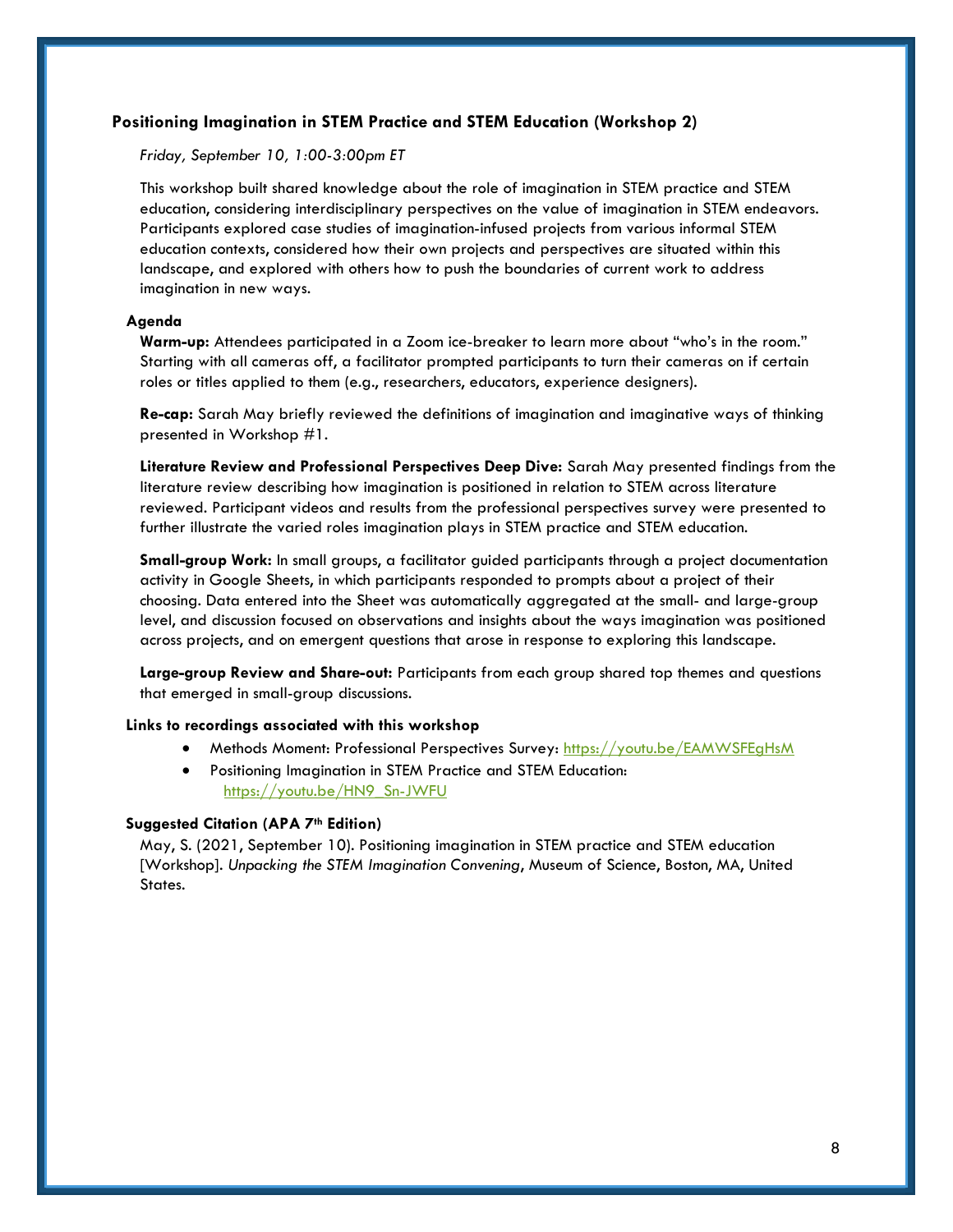#### Creating Conditions for Imaginative Engagement with STEM (Workshop 3)

Wednesday, September 15, 2:00-4:00pm ET

This workshop unpacked the contexts, conditions, and practices that allow imagination to flourish. Participants drew on a variety of examples – including from their own prior, current and forwardlooking projects – to analyze and critique the ways that the design of informal STEM education experiences can explicitly attend to imagination to support desirable outcomes for STEM learners.

#### Agenda

Warm-up: Katie Baur led an activity inspired by Twyla Tharp, in which pairs of participants created a "vivid moment" from the past or future, and then reflected on the strategies used to conjure these moments.

Literature Review Deep Dive: Jessica Ghelichi presented preliminary results from the literature review about strategies for supporting imaginative thinking. As a large group, participants were then invited to add their own ideas of strategies that might support imaginative thinking in their work.

Small-group Work: In small groups, a facilitator led participants to reflect on a project that either successfully integrated imaginative strategies, or could have benefitted from including more imaginative strategies. Participants then shared details about their projects, what worked, and what might have supported more imaginative engagement.

Large-group Share-out: Participants were invited to do a "Chatterfall" activity, in which all participants entered a response to a prompt in the chat box, and then submitted all chats simultaneously creating the feeling of a waterfall of responses cascading in the Zoom chat. One prompt invited reflections on strategies participants were inspired to try, and a second prompt invited reflections on strategies that participants felt they were still less confident about trying. Final discussion focused on lingering questions and hang-ups regarding strategies for intentional imaginative engagement.

#### Links to recordings associated with this workshop

**Strategies for Supporting Imaginative Thinking: https://youtu.be/GpzVSvBcZBc** 

#### Suggested Citation (APA 7<sup>th</sup> Edition)

Baur, K. & Ghelichi, J. (2021, September 15). Creating conditions for imaginative engagement in STEM [Workshop]. Unpacking the STEM Imagination Convening, Museum of Science, Boston, MA, United States.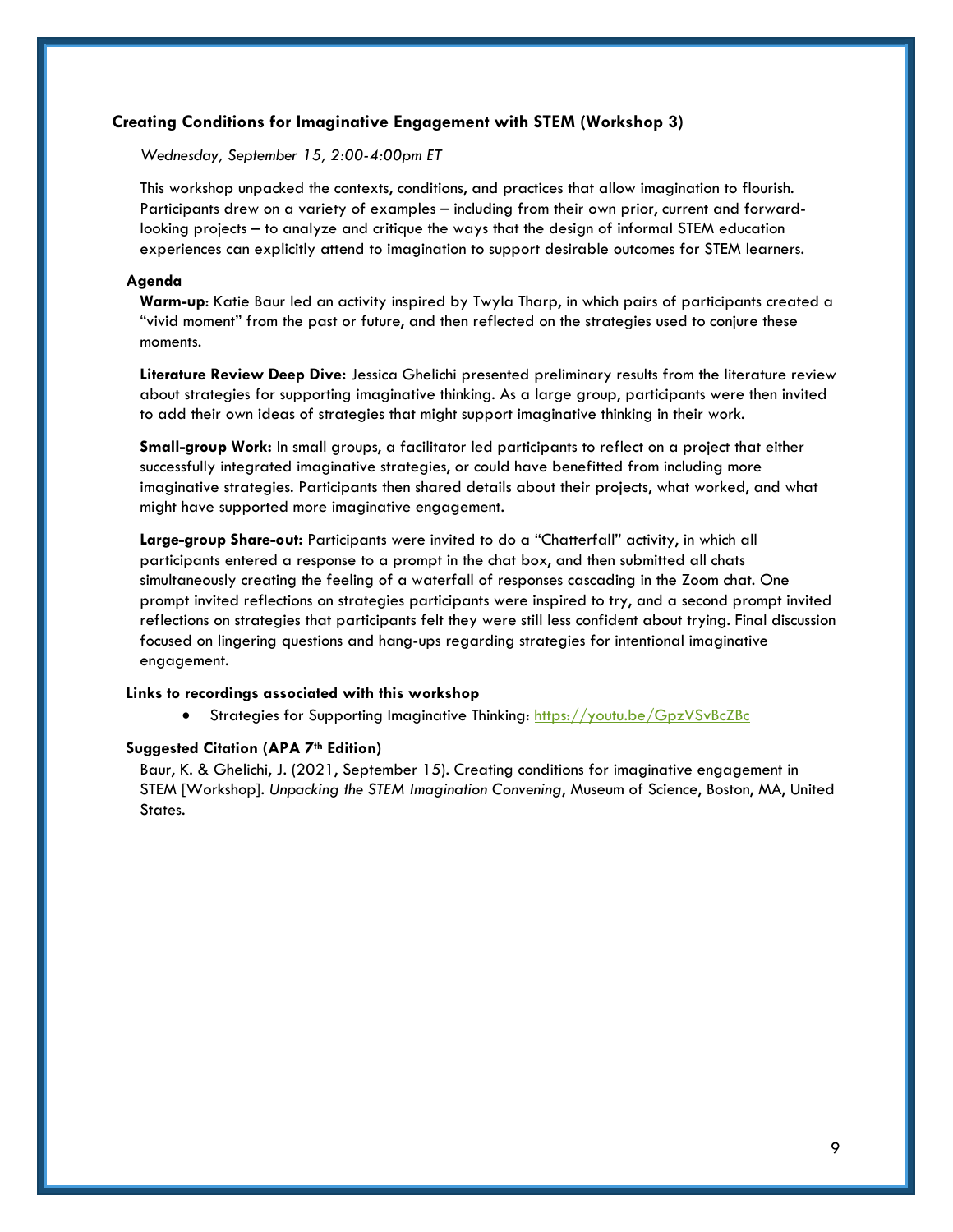## Framing a More Imaginative Future for ISE Research and Practice (Workshop 4)

#### Friday, September 17, 1:00-3:00pm ET

This workshop synthesized ideas from panel discussions and the first three workshops to begin generating an actionable agenda for purposefully attending to imagination in informal STEM education research and practice. Participants collaboratively envisioned how a more imaginationinfused future might shape the ways we engage ourselves and others in STEM efforts.

## Agenda

Warm-up: The team presented Alondra Bobadilla's poem, "seeing is deceiving," which was created as part of Alondra's reflections on preliminary findings from the literature review on imagination in STEM.

Small-group Work: Small groups, organized by participant interests in different emergent "problem areas" related to imagination in STEM, reflected on a series of prompts together that encouraged generating ideas about how to create a more imaginative future for STEM learning and practice. The prompt structure was adapted from Cintron-Rodriguez et al. (2021), and included:

- 1. Identifying the "imagination problem"
- 2. Envisioning a future in which that problem has been solved
- 3. Naming challenges faced along the way
- 4. Backcasting goals met toward achieving that future vision

Large-group Share-out: Participants from each group shared vivid details about their group's envisioned futures and near-term goals towards achieving that vision.

#### Links to recordings and resources associated with this workshop

- "seeing is deceiving" video: https://youtu.be/SJI4X\_qYL8U
- Cintron-Rodgriguez, I. M., Crim, H. A., Morrison, D. L., Niepold, F., Kretser, J., Spitzer, W., & Bowman, T. (2021). Equitable and empowering participatory policy strategies to accelerate just climate action. Journal of Science Policy & Governance, 18(2). Retrieved from https://www.sciencepolicyjournal.org/uploads/5/4/3/4/5434385/cintronrodriguez et al. jspg 18.2.pdf

#### Suggested Citation (APA 7th Edition)

May, S. (2021, September 17). Framing a more imaginative future for ISE research and practice [Workshop]. Unpacking the STEM Imagination Convening, Museum of Science, Boston, MA, United States.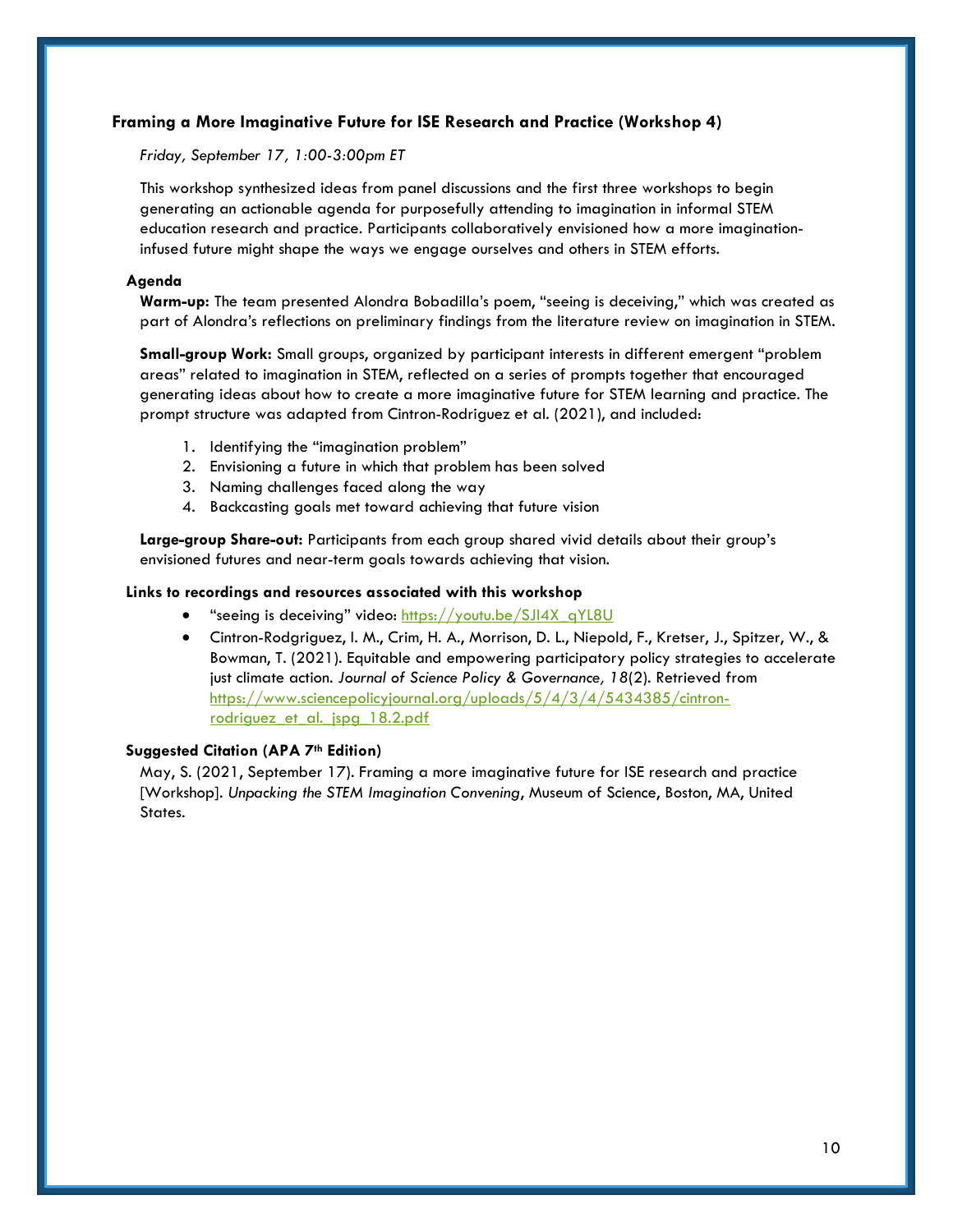## Attendee Highlight Reels

Convening participants were invited to share their own reflections on imagination in short videos. Clips from some recordings were compiled into short thematic videos and presented throughout the convening.

- How do you define imagination? Video #1
	- o Video: https://youtu.be/DB52DYEAu9g
	- o Contributors: Cara Murphy, Eric Lee, Gillian Judson
- How do you define imagination? Video #2
	- o Video: https://youtu.be/L9DSqmfkQic
	- o Contributors: Dani LeBlanc, Lucinda Presley, Dorian Juncewicz, Kristen Vogt Veggeberg, Kalie Sacco, Michael Horvath
	- In what ways does imagination matter to Informal Science Education?
		- o Video: https://youtu.be/8khNgzClmLg
		- o Contributors: James Monroe, Sarah May
- How do you think imagination relates to STEM practice?
	- o Video: https://youtu.be/-If6H4cMMWM
	- o Contributors: Michelle Kortenaar, Talya Borisy, Larry Bell, Jonathan Fanning
- How has your understanding of imagination changed in your lifetime?
	- o Video: https://youtu.be/nH0pkJdGSko
	- o Contributors: Gillian Judson, Rachel Kupferman
- What helps spark or sustain your imagination?
	- o Video: https://youtu.be/NF-GtLt\_v88
	- o Contributors: Dorian Juncewicz, Michael Horvath, Kristen Vogt Veggeberg
- In what ways does imagination matter to the work of STEM professionals?
	- o Video: https://youtu.be/NCslWFdD5Qw
	- o Contributors: Meg Rosenburg, Linda Kebichi, Khushi Chauhan
- Youth perspectives on imagination:
	- O Video: https://youtu.be/jT0Z0V3RHj8
	- o Contributors: Max Kornbluth, Ella Foulkes, Eric Lee, Dilara Bahadir, Linda Kebichi, Talya Borisy, Rachel Kupferman, Khushi Chauhan, Cara Murphy